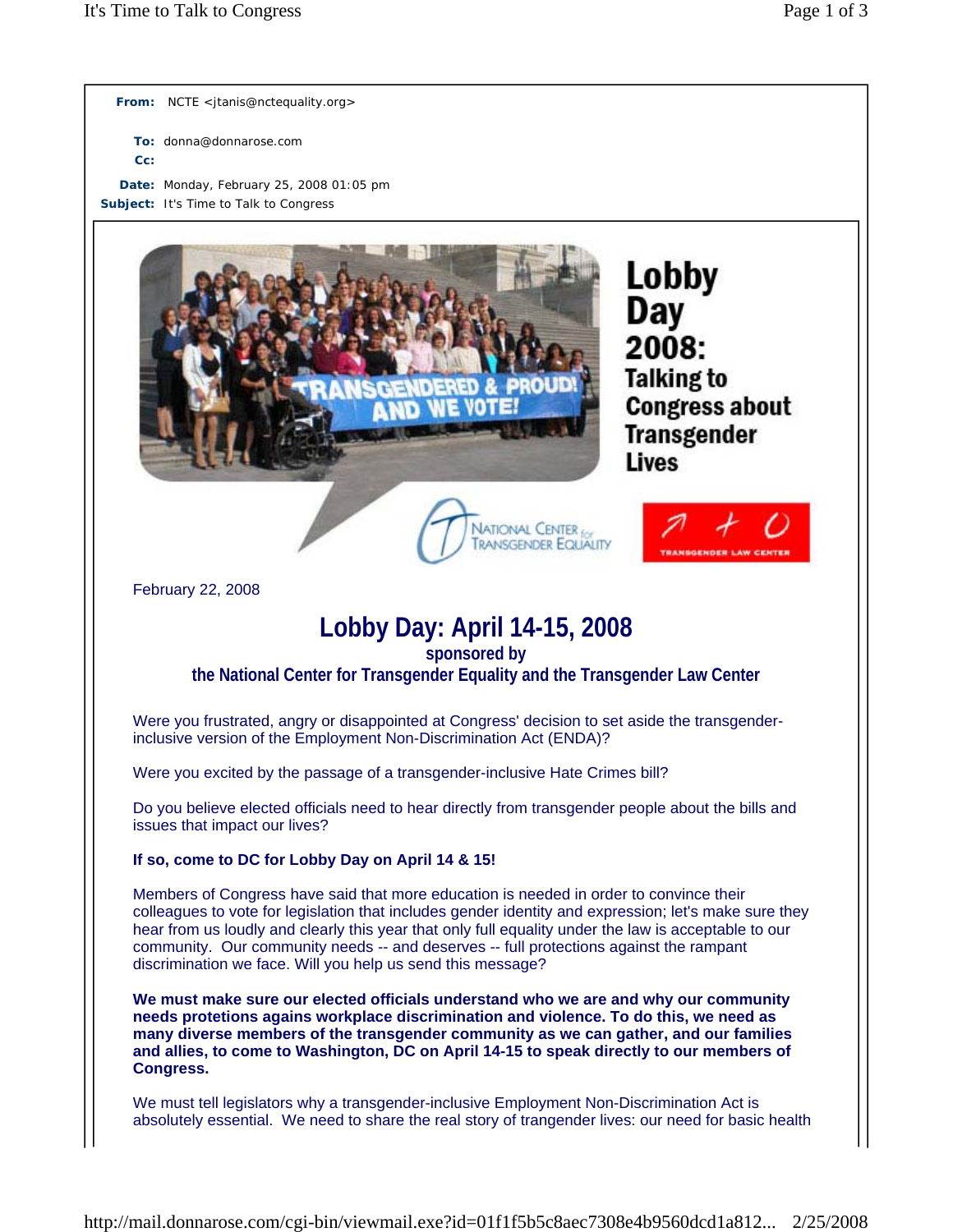care and employment; the right to raise our families and have safe homes; and the chronic harassment and violence that many of us face on a daily basis. Our representatives need to know that there are transgender people living in thier districts, voting and participating in the civic life of our nation. And we need to show our politicians and the other organzations in our nation's capital the strength of our commitment to stand up for transgender civil rights.

## **Join us on April 14-15 for what we are sure will be the largest transgender Lobby Day to date. Last year broke records, but this year we need your presence even more. This year's event will include:**

- $\triangleright$  A comprehensive training session to make sure you have all of the information you need for an effective and positive visit with your member of Congress
- $\triangleright$  A rally on the Capitol steps for transgender rights
- $\triangleright$  A briefing on all of the major public policy issues impacting the transgender community right now
- ¾ A reception at the National Press Club (separate ticket)
- ¾ If this is your first time visiting your member of Congress, we'll provide assistance in making the appointment and getting you started

## **Here's what you can do to help:**

- ¾ Plan to come to Washington, DC April 14-15
- Help organize a delegation from your city, town, or state
- $\triangleright$  Volunteer to help make appointments and assist others for whom this is their first lobbying experience; please contact us at ncte@nctequality.org to let us know if you are willing to volunteer
- $\triangleright$  Spread the word to others in our community by forwarding this information and future announcements about lobby day; let people know why you think this is an important event
- $\triangleright$  Raise funds to help people come to lobby day who would not otherwise be able to afford it; you can donate money or frequent flyer miles to the scholarship fund or assist others through a local organization
- $\triangleright$  Write about it in your blog or newsletter; send e-mails to your friends and colleagues about why it is vital for the transgender community to send this message to Congress

**Participating in Lobby Day, including the training, policy briefing and rally, is free**. We do need you to register in advance so that we can plan for your participation and make sure that you are able to meet with your member of Congress. Once you register, we'll send you a comprehensive packet of information about how to prepare for your visit. Click to register today!

There will be a ticket charge for the reception, to defray our costs and to help raise funds to support this and ongoing efforts to educate Congress about the need for transgender-inclusive legislation. Scholarships are available; please contact us at ncte@nctequality.org for more information. Click for more information.

**The National Center for Transgender Equality** is a national social justice organization devoted to ending discrimination and violence against transgender people through education and advocacy on national issues of importance to transgender people. The National Center for Transgender Equality is a 501(c)3 organization. For more information, please visit www.nctequality.org.

We need your support to continue this work. Click here to join our mailing list or to donate now. Thank you!

**Forward email**

Email Marketing by

 $\boxtimes$  SafeUnsubscribe® This email was sent to donna@donnarose.com, by jtanis@nctequality.org Update Profile/Email Address | Instant removal with SafeUnsubscribe™ | Privacy Policy.